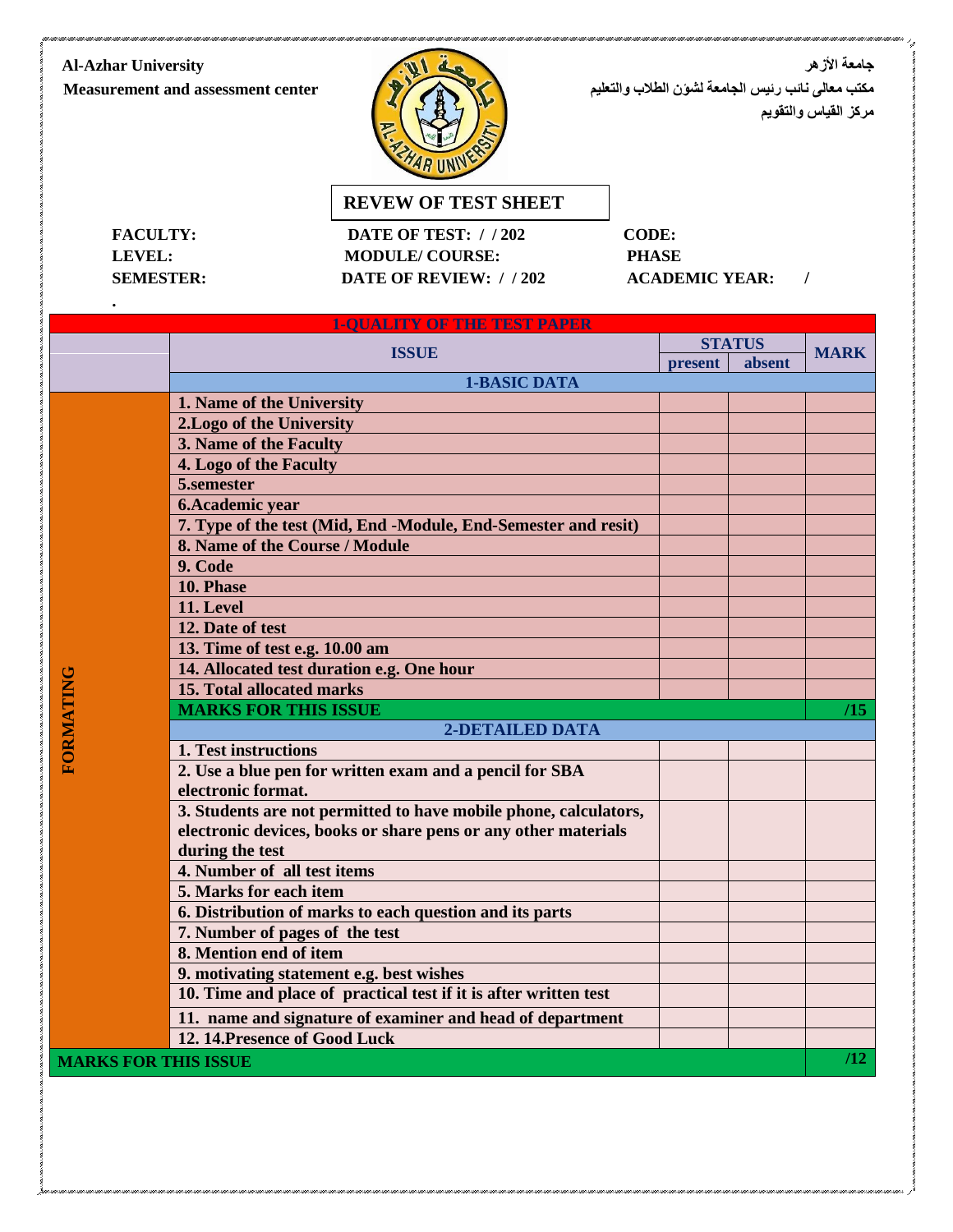# **Al-Azhar University**

**Measurement and assessment center**



**جامعة األزهر مكتة معالى نائة رئيص الجامعة لشؤن الطالب والتعليم مركس القياش والتقويم**

## **REVEW OF TEST SHEET**

|                                     | 3- Design of test sheet                                                      |                                                                                          |                                                                  |              |                                    |  |  |    |  |  |
|-------------------------------------|------------------------------------------------------------------------------|------------------------------------------------------------------------------------------|------------------------------------------------------------------|--------------|------------------------------------|--|--|----|--|--|
|                                     | 1.All items are mandatory or the options to choose among items               |                                                                                          |                                                                  |              |                                    |  |  |    |  |  |
|                                     | 2. Blend of items, SHORTE EASSY, SBA, RAQ, SAQ and PROBLEM<br><b>SOLVING</b> |                                                                                          |                                                                  |              |                                    |  |  |    |  |  |
|                                     |                                                                              | 3. Computerized printed sheet                                                            |                                                                  |              |                                    |  |  |    |  |  |
|                                     |                                                                              | 4. Quality of printing (clear and readable) - Font type (Times New                       |                                                                  |              |                                    |  |  |    |  |  |
| <b>FORMATING</b>                    |                                                                              | Roman) and Font size (12).                                                               |                                                                  |              |                                    |  |  |    |  |  |
|                                     |                                                                              | 5. Clear language                                                                        |                                                                  |              |                                    |  |  |    |  |  |
|                                     |                                                                              | <b>6. Grammar and language mistakes</b>                                                  |                                                                  |              |                                    |  |  |    |  |  |
|                                     |                                                                              | 7. Spelling mistakes<br>8. Use of abbreviations                                          |                                                                  |              |                                    |  |  |    |  |  |
|                                     |                                                                              |                                                                                          |                                                                  |              |                                    |  |  |    |  |  |
|                                     |                                                                              | 9. Organization of the pages (justification, one question not divided<br>between 2 pages |                                                                  |              |                                    |  |  |    |  |  |
| <b>MARKS FOR THIS ISSUE</b>         |                                                                              |                                                                                          |                                                                  |              |                                    |  |  | /9 |  |  |
|                                     |                                                                              |                                                                                          |                                                                  |              |                                    |  |  |    |  |  |
|                                     |                                                                              |                                                                                          |                                                                  |              | <b>4-QUALITY OF TEST QUESTIONS</b> |  |  |    |  |  |
|                                     | <b>Type of</b>                                                               |                                                                                          | 1. Appropriate                                                   |              |                                    |  |  |    |  |  |
|                                     | question                                                                     |                                                                                          | 1. Inappropriate, T/F, SBA, number of choices<br>(more than one) |              |                                    |  |  |    |  |  |
|                                     |                                                                              |                                                                                          | 2.                                                               | $\pm$        |                                    |  |  |    |  |  |
|                                     | Phase 1:                                                                     |                                                                                          | 50%                                                              |              | SBA, RAQ, EMQ                      |  |  |    |  |  |
|                                     |                                                                              |                                                                                          | 3.                                                               | $\pm$<br>40% | <b>SHORT EASSY</b>                 |  |  |    |  |  |
|                                     |                                                                              |                                                                                          | $\overline{4}$ .                                                 | $\pm$<br>10% | <b>PROBLEM SOLVING Qs</b>          |  |  |    |  |  |
|                                     | Phase 2:                                                                     |                                                                                          | 2.                                                               | 土<br>40%     | <b>SBA, RAQ and EMQ</b>            |  |  |    |  |  |
| <b>BLEND OF QUESTIONS (Specify)</b> |                                                                              |                                                                                          | 3.                                                               | $\pm$<br>30% | <b>SHORT EASSY</b>                 |  |  |    |  |  |
|                                     |                                                                              |                                                                                          | $\overline{4}$ .                                                 | 士<br>30%     | <b>PROBLEM SOLVING Qs</b>          |  |  |    |  |  |
| <b>MARKS FOR THIS ISSUE</b>         |                                                                              |                                                                                          |                                                                  |              |                                    |  |  | /4 |  |  |
|                                     | <b>ALLY</b><br>GENEI                                                         |                                                                                          |                                                                  |              | 1. SBA, RAQ and EMQ percent (%)    |  |  |    |  |  |
|                                     |                                                                              | 2. Computer based assessment                                                             |                                                                  |              |                                    |  |  |    |  |  |
|                                     |                                                                              | 3. More than one form of the test                                                        |                                                                  |              |                                    |  |  |    |  |  |
|                                     |                                                                              | 4. Item cues (questions dependent on other one/s)                                        |                                                                  |              |                                    |  |  |    |  |  |
|                                     |                                                                              | 5. Grammatical (wrong grammar)                                                           |                                                                  |              |                                    |  |  |    |  |  |
|                                     |                                                                              | 6. Absolute terms (must, never, always,                                                  |                                                                  |              |                                    |  |  |    |  |  |
|                                     | <b>STEM</b>                                                                  | 7. Stem (clear & comprehensive, bold, Italic and without                                 |                                                                  |              |                                    |  |  |    |  |  |
| <b>SBA, RAQ</b>                     |                                                                              | extra or missed data).                                                                   |                                                                  |              |                                    |  |  |    |  |  |
| and EMQ                             | <b>BRANC</b><br>HES                                                          | 8. Branches are alphabetical arrangement                                                 |                                                                  |              |                                    |  |  |    |  |  |
|                                     |                                                                              | 9. nearly of equal length<br>10. homogenous                                              |                                                                  |              |                                    |  |  |    |  |  |
|                                     |                                                                              | 11. Constant numerical data(arranged in ascending or                                     |                                                                  |              |                                    |  |  |    |  |  |
|                                     |                                                                              |                                                                                          |                                                                  |              |                                    |  |  |    |  |  |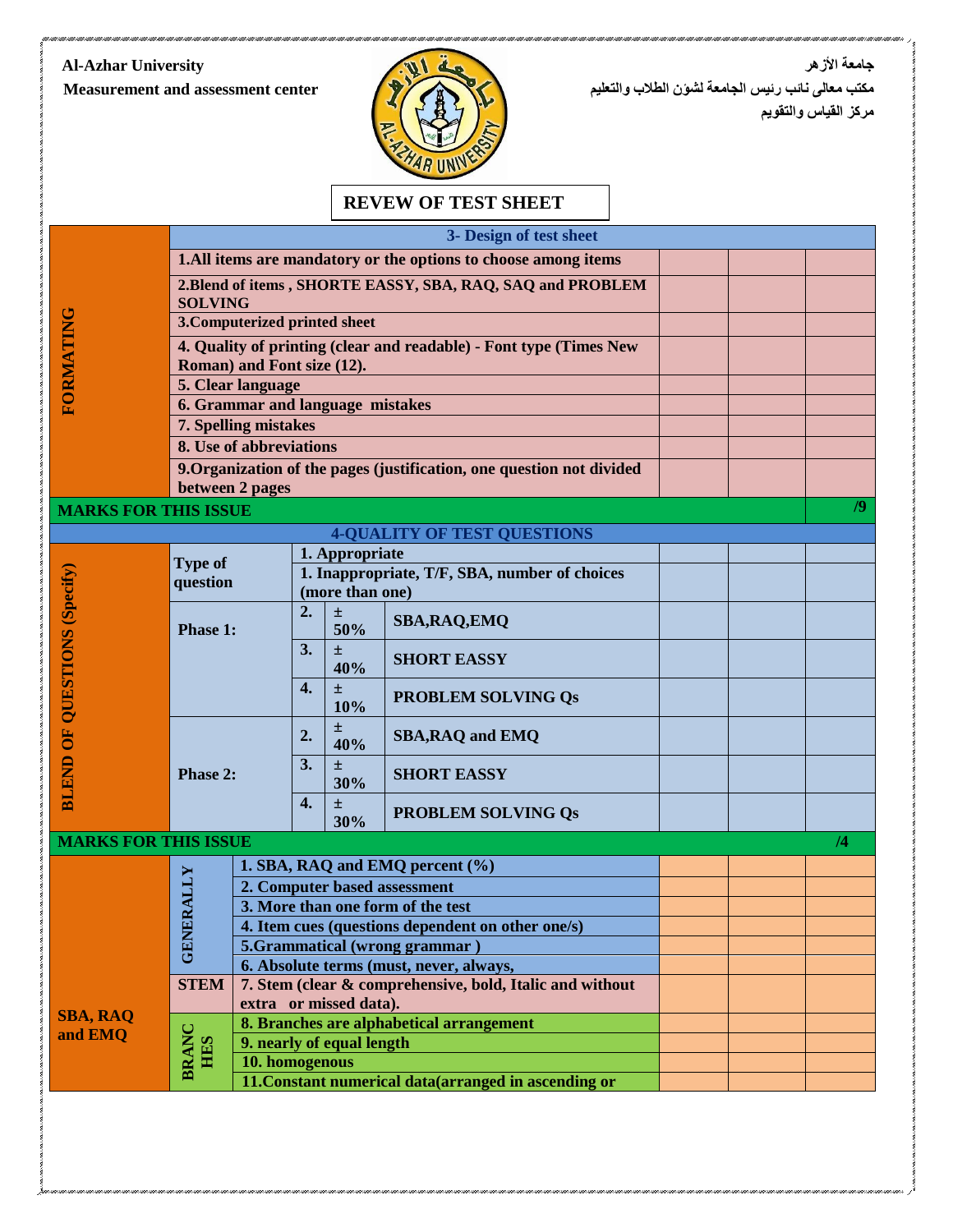## **Al-Azhar University**

**Measurement and assessment center**



**مكتة معالى نائة رئيص الجامعة لشؤن الطالب والتعليم مركس القياش والتقويم**

**جامعة األزهر**

## **REVEW OF TEST SHEET**

|                                   |                   |                                                                              | descending manner                               |                                                                     |  |  |     |  |
|-----------------------------------|-------------------|------------------------------------------------------------------------------|-------------------------------------------------|---------------------------------------------------------------------|--|--|-----|--|
|                                   |                   |                                                                              |                                                 | 12. Presence of: All / none of the above                            |  |  |     |  |
|                                   |                   |                                                                              | 13. Presence of: X & Y                          |                                                                     |  |  |     |  |
|                                   |                   |                                                                              | 14. Probability 1/5                             |                                                                     |  |  |     |  |
|                                   |                   |                                                                              |                                                 |                                                                     |  |  |     |  |
|                                   |                   | 15. Context dependent (photo, figure, Scenario<br><b>16. Word repetition</b> |                                                 |                                                                     |  |  |     |  |
|                                   |                   |                                                                              | 17. Short eassy items percent $(\% )$           |                                                                     |  |  |     |  |
|                                   |                   |                                                                              | <b>18. Appropriate action verbs</b>             |                                                                     |  |  |     |  |
| <b>SHORT</b>                      | 19. Validity      |                                                                              |                                                 |                                                                     |  |  |     |  |
| <b>EASSY</b>                      |                   |                                                                              |                                                 |                                                                     |  |  |     |  |
| <b>QUESTIONS</b>                  |                   | 20. Itemization of questions (def. causes)<br>21. defined mark for each item |                                                 |                                                                     |  |  |     |  |
|                                   |                   |                                                                              | 23 .Measuring different levels (Bloom taxonomy) |                                                                     |  |  |     |  |
|                                   |                   | 24.PROBLEM                                                                   |                                                 | Problem solving Qs percent (%)                                      |  |  |     |  |
|                                   | <b>SOLVING Qs</b> |                                                                              |                                                 |                                                                     |  |  |     |  |
| others                            |                   |                                                                              |                                                 | 25. Extended Match questions present or not                         |  |  |     |  |
|                                   |                   |                                                                              |                                                 | 26. % of questions measuring recall of knowledge (40-50%)           |  |  |     |  |
|                                   |                   |                                                                              |                                                 | 27. % of questions measuring understanding intellectual skills (50- |  |  |     |  |
|                                   | $60\%$            |                                                                              |                                                 |                                                                     |  |  |     |  |
|                                   |                   |                                                                              | <b>Blueprint report (matrices)</b>              | 28. Content vs. exam items                                          |  |  |     |  |
|                                   | of the module):   |                                                                              |                                                 | 29. ILOS vs. test items                                             |  |  |     |  |
|                                   |                   |                                                                              |                                                 | 30. Weight vs. test items                                           |  |  |     |  |
|                                   |                   |                                                                              |                                                 | 31. Presence of a model answer tailored for this test with marks    |  |  |     |  |
|                                   |                   |                                                                              |                                                 | distribution for each item (rubric).                                |  |  |     |  |
|                                   |                   |                                                                              |                                                 |                                                                     |  |  |     |  |
|                                   |                   |                                                                              | 32. Time feasibility (Expert opinion)           |                                                                     |  |  |     |  |
|                                   |                   |                                                                              | 33. Degree of difficulty (Expert opinion)       |                                                                     |  |  |     |  |
| <b>MARKS FOR THIS ISSUE</b>       |                   |                                                                              |                                                 |                                                                     |  |  | /33 |  |
| <b>TOTAL MARKS FOR ALL ISSUES</b> |                   |                                                                              |                                                 |                                                                     |  |  | /73 |  |
|                                   |                   |                                                                              |                                                 | <b>TEST REPORT</b>                                                  |  |  |     |  |
|                                   |                   |                                                                              |                                                 |                                                                     |  |  |     |  |
|                                   |                   |                                                                              |                                                 |                                                                     |  |  |     |  |
| 1.Strength points                 |                   |                                                                              |                                                 |                                                                     |  |  |     |  |
|                                   |                   |                                                                              |                                                 |                                                                     |  |  |     |  |
|                                   |                   |                                                                              |                                                 |                                                                     |  |  |     |  |
|                                   |                   |                                                                              |                                                 |                                                                     |  |  |     |  |
|                                   |                   |                                                                              |                                                 |                                                                     |  |  |     |  |
|                                   |                   |                                                                              |                                                 |                                                                     |  |  |     |  |
| <b>2. Weak Points</b>             |                   |                                                                              |                                                 |                                                                     |  |  |     |  |
|                                   |                   |                                                                              |                                                 |                                                                     |  |  |     |  |
|                                   |                   |                                                                              |                                                 |                                                                     |  |  |     |  |
|                                   |                   |                                                                              |                                                 |                                                                     |  |  |     |  |
|                                   |                   |                                                                              |                                                 |                                                                     |  |  |     |  |
|                                   |                   |                                                                              |                                                 |                                                                     |  |  |     |  |
| 3. Recommendations                |                   |                                                                              |                                                 |                                                                     |  |  |     |  |
|                                   |                   |                                                                              |                                                 |                                                                     |  |  |     |  |
|                                   |                   |                                                                              |                                                 |                                                                     |  |  |     |  |